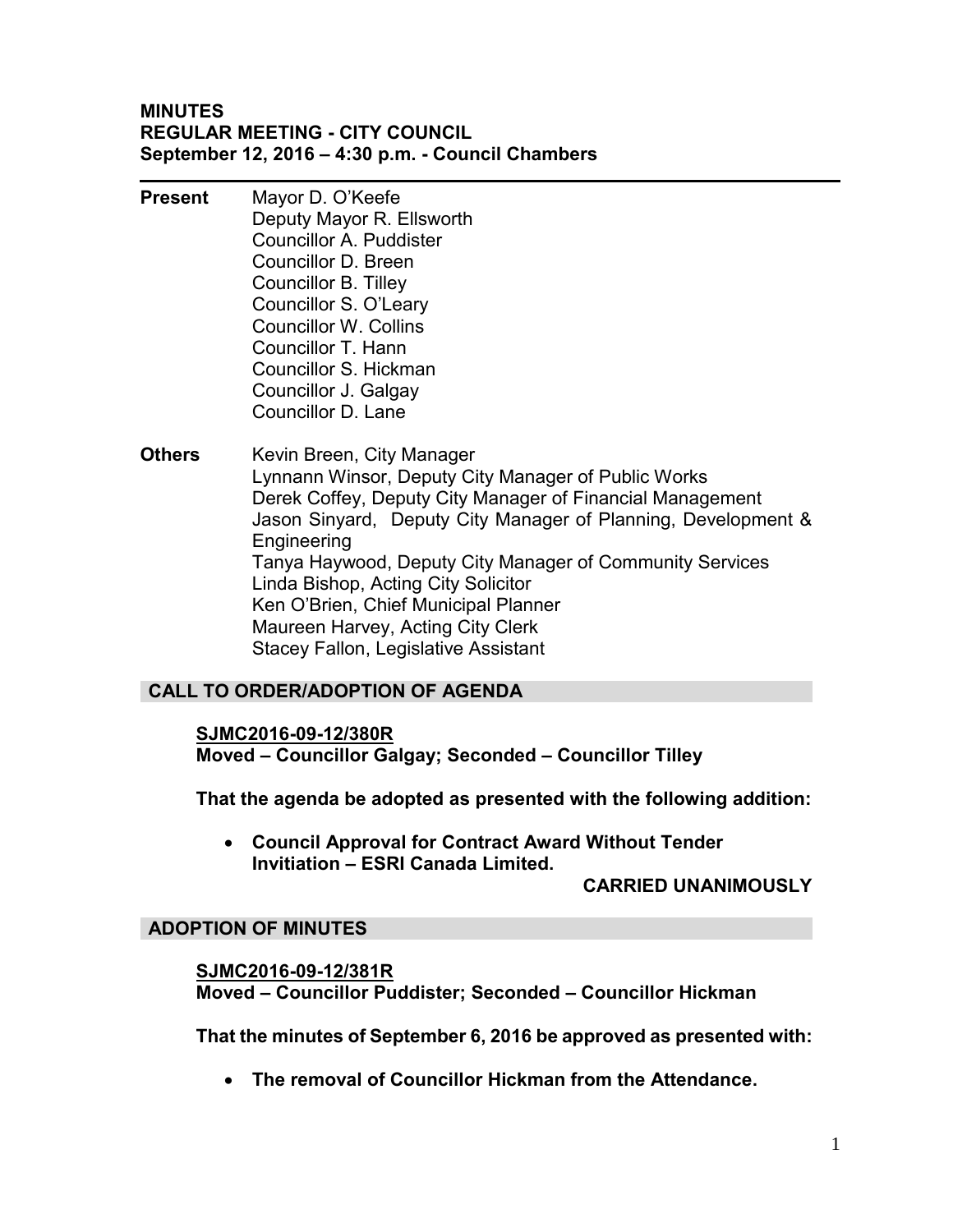## **CARRIED UNANIMOUSLY**

#### **BUSINESS ARISING FROM MINUTES**

#### **NOTICES PUBLISHED**

Council considered the following noticed published:

- a. A Discretionary Use application has been submitted requesting municipal approval to occupy **131 Moss Heather Drive** as a Home Occupation for a Music Studio. The studio will have a total floor area of 13.7m². The proposed business will provide private vocal lessons. Hours of operation will be Monday 3:30-9:30 p.m., Tuesday 3:30-9:30 p.m., Wednesday 4:30- 9:30 p.m., and Thursday 5:30-8:30 p.m. There is only one (1) client per private lesson, and lessons are either 30 or 60 minutes in duration. The applicant is the sole employee. There are two (2) parkingspaces available on site.
- b. A Discretionary Use Application has been sumitted requesting permission to occupy a portion of **37 Warren Place** for a home occupation for Custom Designs. The propsed business will occupy an area of  $36m<sup>2</sup>$  and will be used to creat custom accessories to sell ouitsdie the dwelling at salons, conventions, etc., and cotumes for film/television industry. No customers will be seen on site, parking will not be required. Hours of opertation will be Monday to Friday from 8 a.m. – 5 p.m. The business will employe two (2) people, both of which reside at the home.

**SJMC2016-09-12/382R Moved – Councillor Puddister; Seconded – Councillor Lane** 

**That the Discretionary Use Application for 131 Moss Heather Drive be approved subject to all applicable City requirements.**

**CARRIED UNANIMOUSLY** 

**SJMC2016-09-12/383R Moved – Councillor Puddister; Seconded – Councillor Lane** 

**That the Discretionary Use Application for 37 Warren Place be approved subject to all applicable City requirements.**

## **CARRIED WITH COUNCILLOR PUDDISTER DISSENTING**

ST. J@HN'S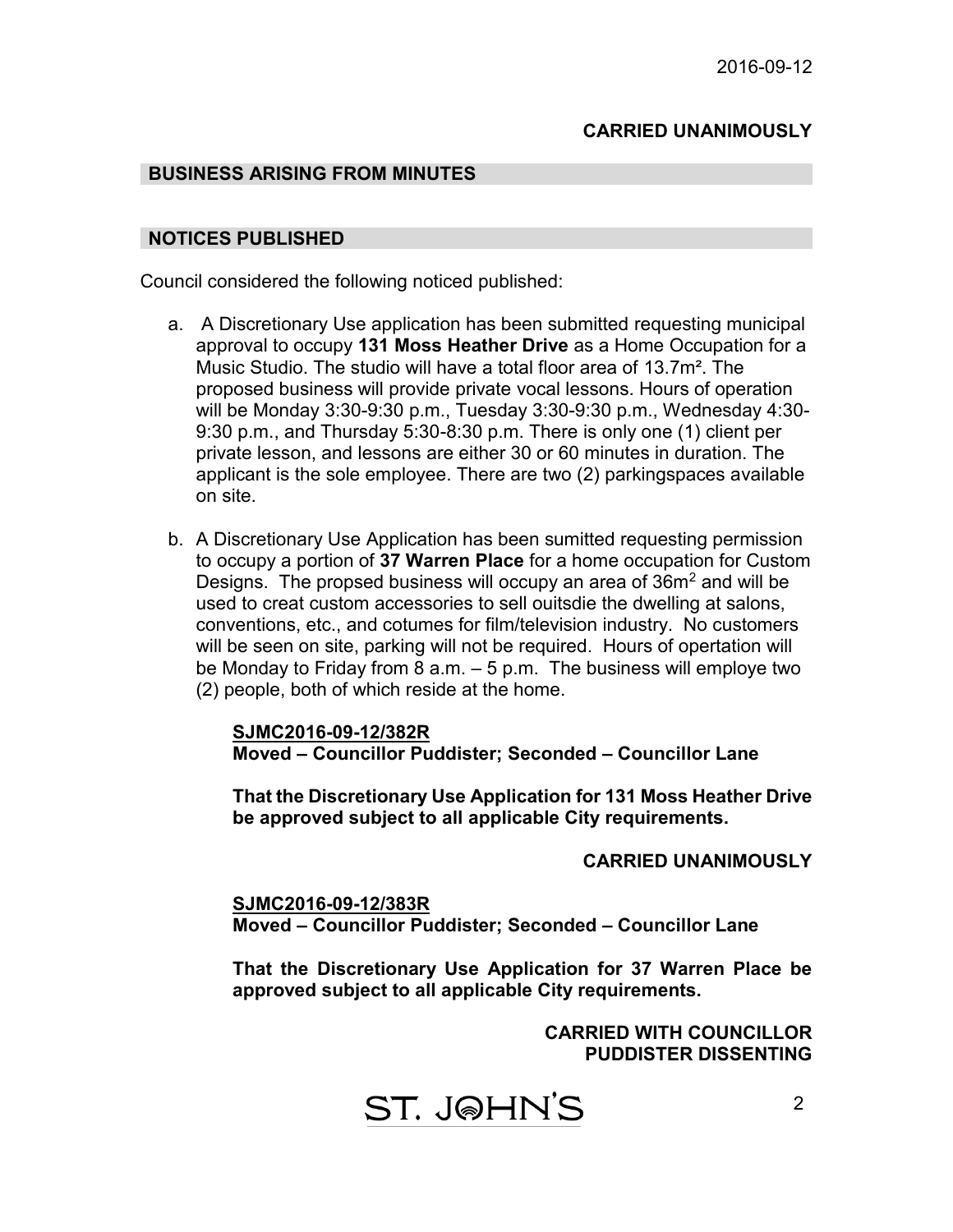## **PUBLIC HEARINGS**

#### **COMMITTEE REPORTS**

## **Finance and Administration Standing Committee Report – September 7, 2016**

Council considered the above noted report.

 **SJMC2016-09-12/384R Moved – Councillor Galgay; Seconded – Councillor Puddister** 

 **That the report and its recommendations contained therein be adopted as presented.** 

#### **CARRIED UNANIOMOUSLY**

#### **Development Committee Report – September 6, 2016**

Council considered the above noted report.

**SJMC2016-09-12/385R Moved – Councillor Puddister; Seconded – Councillor Hickman** 

**That the report and its recommendations contained therein be adopted as presented.** 

#### **CARRIED UNANIMOUSLY**

#### **Special Events Advisory Committee Report – September 7, 2016**

Council considered the above noted report.

 **SJMC2016-09-12/386R Moved – Councillor Breen; Seconded – Councillor O'Leary** 

 **That the report and its recommendations contained therein be adopted as presented.** 

**CARRIED UNANIMOUSLY**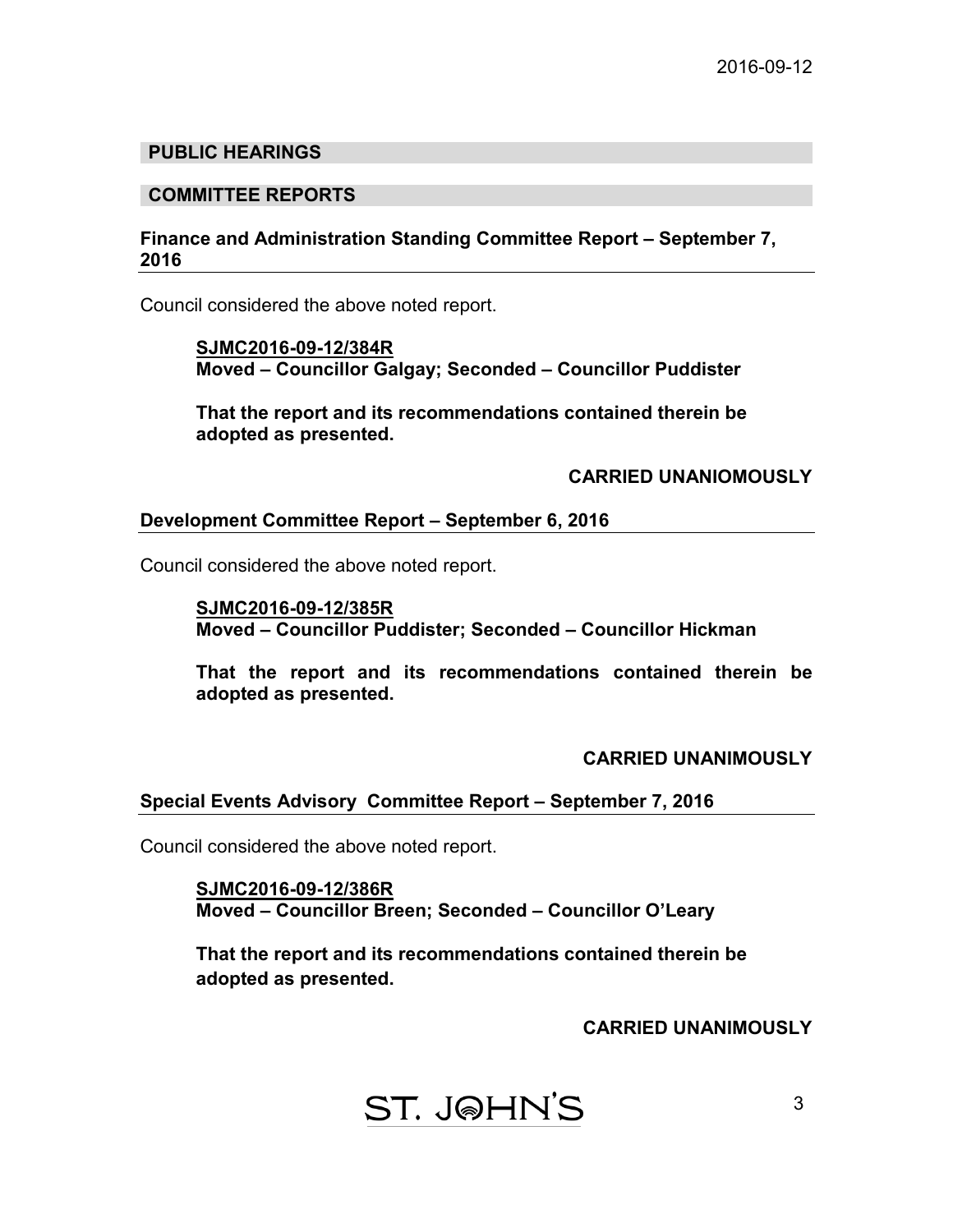#### **DEVELOPMENT PERMITS LIST**  *[Link to List](#page-6-0)*

Council considered as information the above noted for the period September 1, 2016 to September 7, 2016

## **BUILDING PERMITS LIST**

*[Link to List](#page-7-0)* 

Council considered the Building Permits list for September 12, 2016.

**SJMC2016-09-12/387R Moved – Councillor Puddister; Seconded – Councillor Tilley** 

**That the building permits list dated September 12, 2016 be approved as presented.** 

## **CARRIED UNANIMOUSLY**

#### **REQUISITIONS, PAYROLLS AND ACCOUNTS** *[Link to Memo](#page-10-0)*

Council considered the requisitions, payrolls and accounts for the weeks ending August 24, 2016 and August 31, 2016.

#### **SJMC2016-09-12/388R Moved – Deputy Mayor Ellsworth; Seconded – Councillor Tilley**

**That the requisitions, payrolls and accounts for the week ending September 8, 2016 be approved as presented.** 

## **CARRIED UNANIMOUSLY**

### **TENDERS/RFPs**

Council considered the following Contract:

 **Council Approval for Contract Award Without Tender Invitiation – ESRI Canada Limited.**

 **SJMC2016-09-12/389R Moved – Deputy Mayor Ellsworth; Seconded – Councillor Tilley**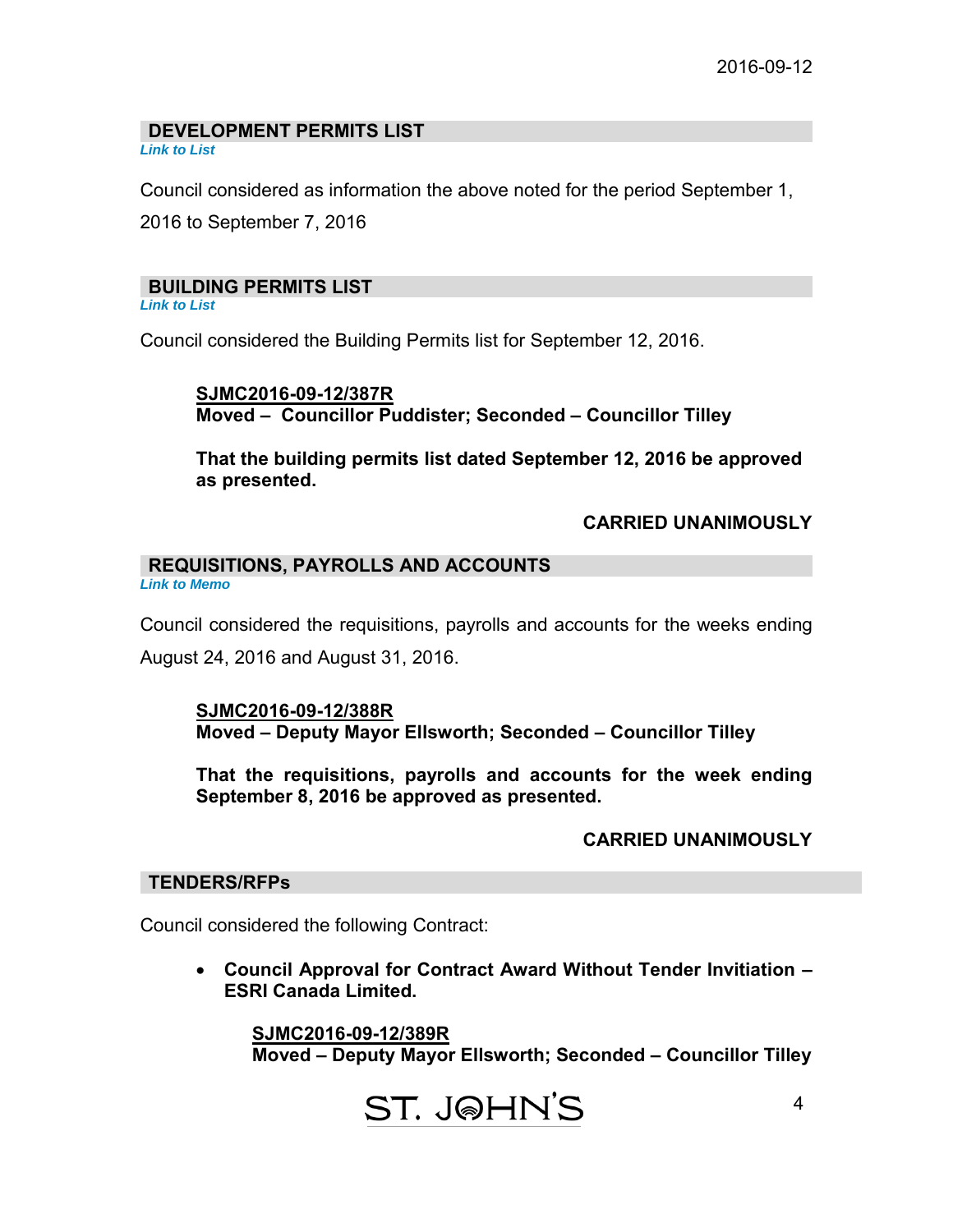**That the Contract noted above be awarded to ESRI Canada Limited who is the sole supplier of ESRI Small Local Government Enterprise License Agreement which includes software, maintenance, technical support, updates and training. This is the 2nd year payment of \$87,500.00 plus Taxes, for a 3 year agreement, as per the Public Tendering Act Exception Report.** 

## **CARRIED UNANIMOUSLY**

#### **NOTICE OF MOTION/PETITIONS**

#### **Notice of Motion - Ward Boundary Review – Councillor Tom Hann**

Councillor Hann advised that at the next Regular meeting of Council, he will move the following Motion:

**That Council accept the report detailing ward boundary changes as provided. Further, notice is given that at the next regular meeting Council will vote for these changes to be made to the Ward Boundaries By-Law effective for the 2017 Municipal Election**.

#### **OTHER BUSINESS**

**Decision Note Dated September 6, 2016 Approved by the Acting City Solicitor Re: 11 Dumbarton Place** 

Council considered the above noted.

**SJMC2016-09-12/390R Moved – Deputy Mayor Ellsworth; Seconded – Councillor Breen** 

**That Council approve the sale of City property for the amount of \$5,500.00 plus administrative fees and HST.**

 **CARRIED UNANIMOUSLY** 

**Decision Note Dated September 6, 2016 Approved by the Acting City Solicitor Re: 92 Bay Bulls Road – Expropriation** 

Council considered the above noted.

# ST. J@HN'S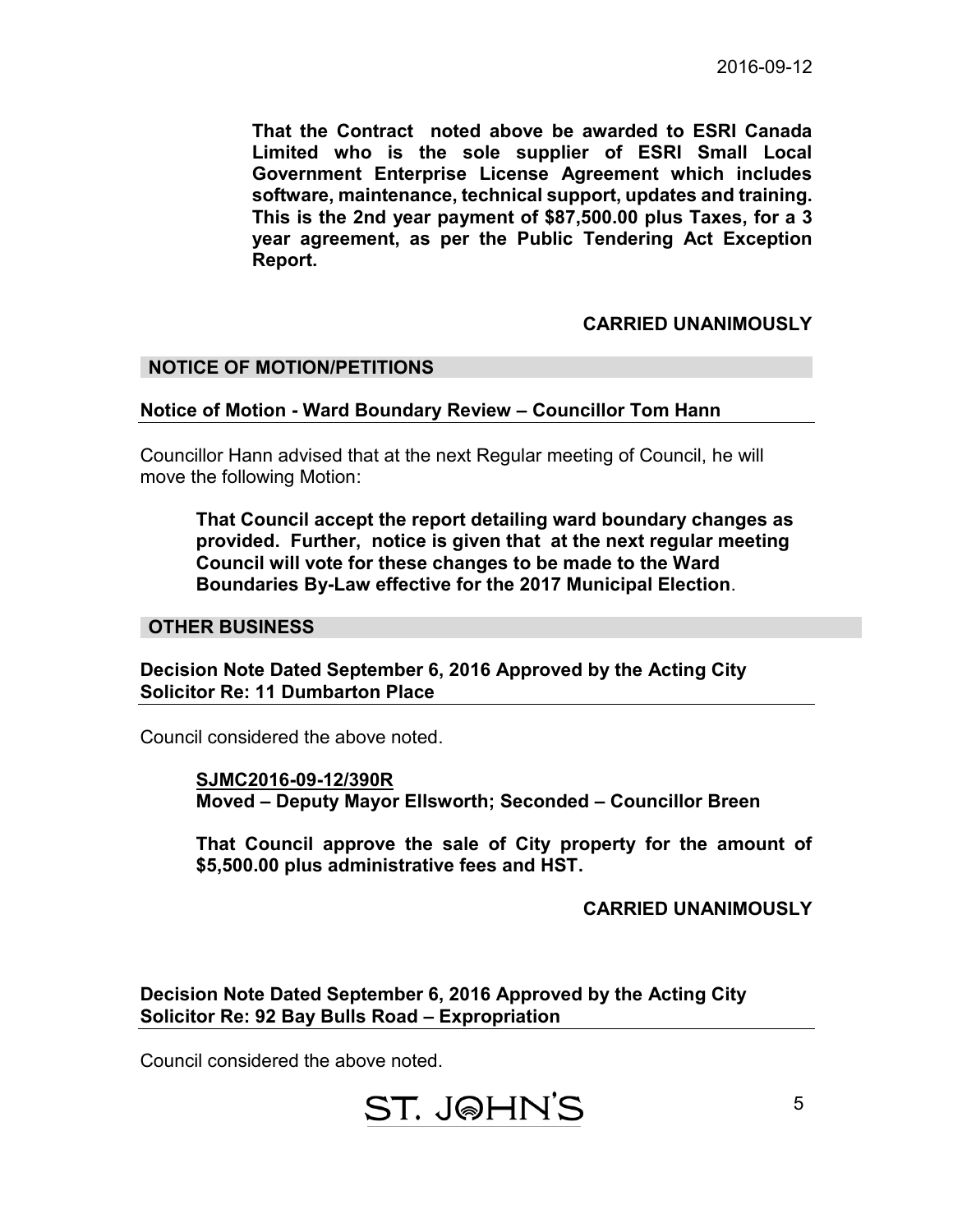## **SJMC2016-09-12/391R**

**Moved – Councillor Collins; Seconded – Councillor Puddister That Council approve the compensation amount of \$6,000.00 plus reasonable legal fees and dispursements.**

## **CARRIED UNANIMOUSLY**

#### **Councillor O'Leary**

• Requested that vacant property east of 94 Empire Avenue be added to the next Planning and Development Standing Committee Agenda and what the future plans for that property which was expropriated are.

#### **Councillor Galgay**

• Requested the Mayor send a letter on behalf of Council to the sisters of St. Patrick Convent on Patrick Street for their service for over 160 years.

## **Councillor Puddister**

• Requested that Staff do an inspection of all City Property and have graffitti removed. Secondly, inspect for graffitti and send notices to other building owners to have them cleaned up including the Provincial Government.

#### **ADJOURNMENT**

There being no further business, the meeting adjourned at 5:40 p.m.

 **MAYOR** 

 $\overline{\phantom{a}}$  , where  $\overline{\phantom{a}}$  , where  $\overline{\phantom{a}}$  , where  $\overline{\phantom{a}}$  , where  $\overline{\phantom{a}}$ 

\_\_\_\_\_\_\_\_\_\_\_\_\_\_\_\_\_\_\_\_\_\_\_\_  **ACTING CITY CLERK**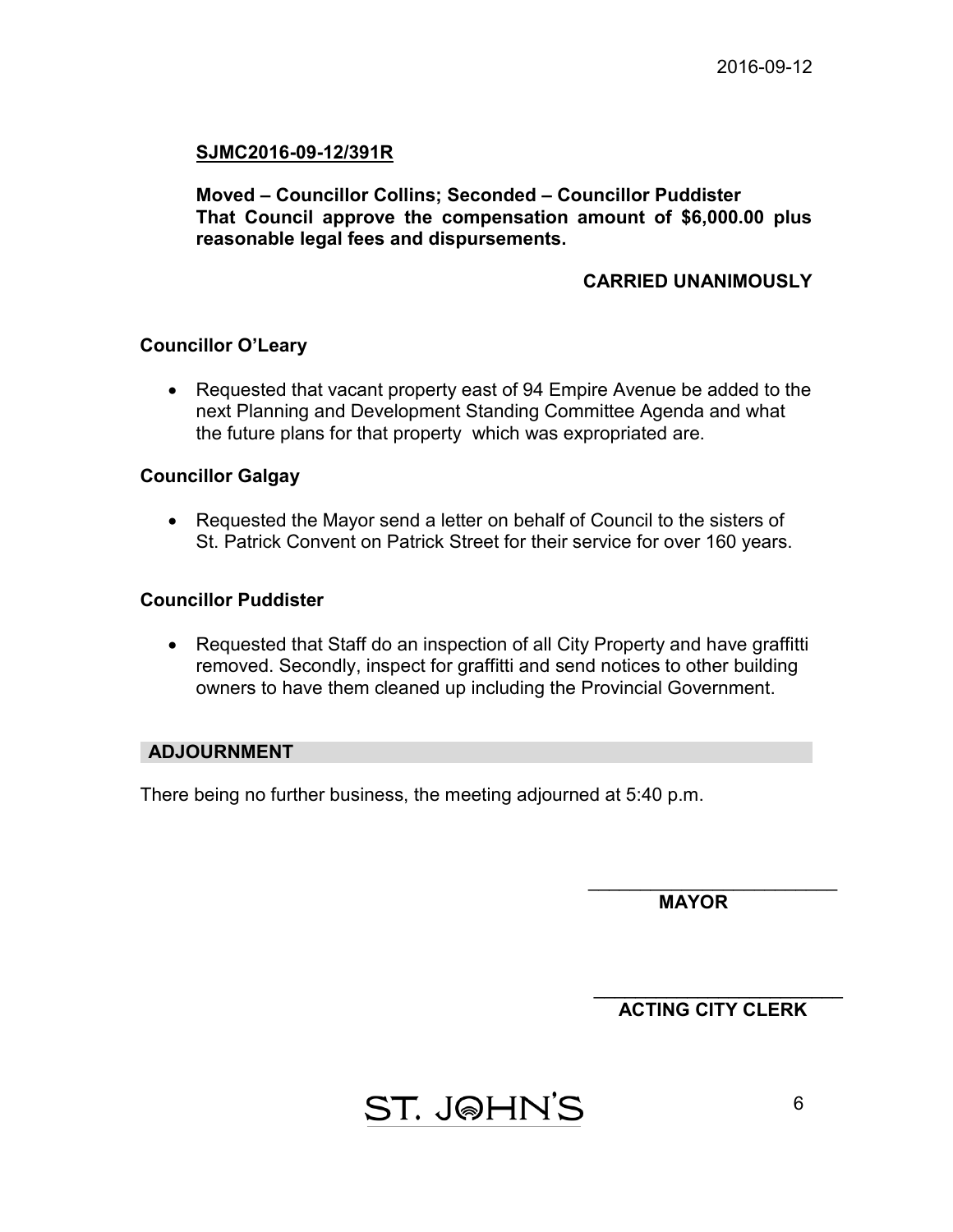#### **DEVELOPMENT PERMITS LIST DEPARTMENT OF PLANNING, DEVELOPMENT AND ENGINEERING FOR THE PERIOD OF September 1, 2016 TO September 7, 2016**

<span id="page-6-0"></span>

| Code                                                                                                                                                                                                                            | Applicant                                | Application                                                                                                                                                                                                     | Location            | Ward | Development<br>Officer's Decision                                                                       | Date     |  |
|---------------------------------------------------------------------------------------------------------------------------------------------------------------------------------------------------------------------------------|------------------------------------------|-----------------------------------------------------------------------------------------------------------------------------------------------------------------------------------------------------------------|---------------------|------|---------------------------------------------------------------------------------------------------------|----------|--|
| <b>RES</b>                                                                                                                                                                                                                      |                                          | Home Office for<br><b>Electrical Contractor</b>                                                                                                                                                                 | 72 Heffernan's Line | 5    | Approved                                                                                                | 16-09-01 |  |
| <b>RES</b>                                                                                                                                                                                                                      |                                          | <b>Building Lot for Single</b><br>Detached Dwelling                                                                                                                                                             | 123 Howlett's Line  | 5    | Approved                                                                                                | 16-09-06 |  |
|                                                                                                                                                                                                                                 |                                          |                                                                                                                                                                                                                 |                     |      |                                                                                                         |          |  |
|                                                                                                                                                                                                                                 |                                          |                                                                                                                                                                                                                 |                     |      |                                                                                                         |          |  |
|                                                                                                                                                                                                                                 |                                          |                                                                                                                                                                                                                 |                     |      | $\mathbb{P}^{\mathcal{\tilde{S}}^{\text{top}}}$                                                         |          |  |
|                                                                                                                                                                                                                                 |                                          |                                                                                                                                                                                                                 |                     |      |                                                                                                         |          |  |
|                                                                                                                                                                                                                                 |                                          |                                                                                                                                                                                                                 |                     |      |                                                                                                         |          |  |
| Externe d'Assemblance de la Compte<br>Code Classification:<br><b>INST</b><br>- Institutional<br><b>RES</b><br>- Residential<br><b>IND</b><br>- Industrial<br><b>COM</b><br>- Commercial<br>AG<br>- Agriculture<br>0T<br>- Other |                                          |                                                                                                                                                                                                                 |                     |      | <b>Gerard Doran</b><br><b>Development Supervisor</b><br>Development Division -<br><b>PDE Department</b> |          |  |
| $**$                                                                                                                                                                                                                            | to the St. John's Local Board of Appeal. | This list is issued for information purposes only. Applicant wave been advised in writing of the Development Officer's decision and of the Wight to appeal any decision to the St. John's Local Board of Anneal |                     |      |                                                                                                         |          |  |
|                                                                                                                                                                                                                                 |                                          | Addenturn to or their                                                                                                                                                                                           |                     |      |                                                                                                         |          |  |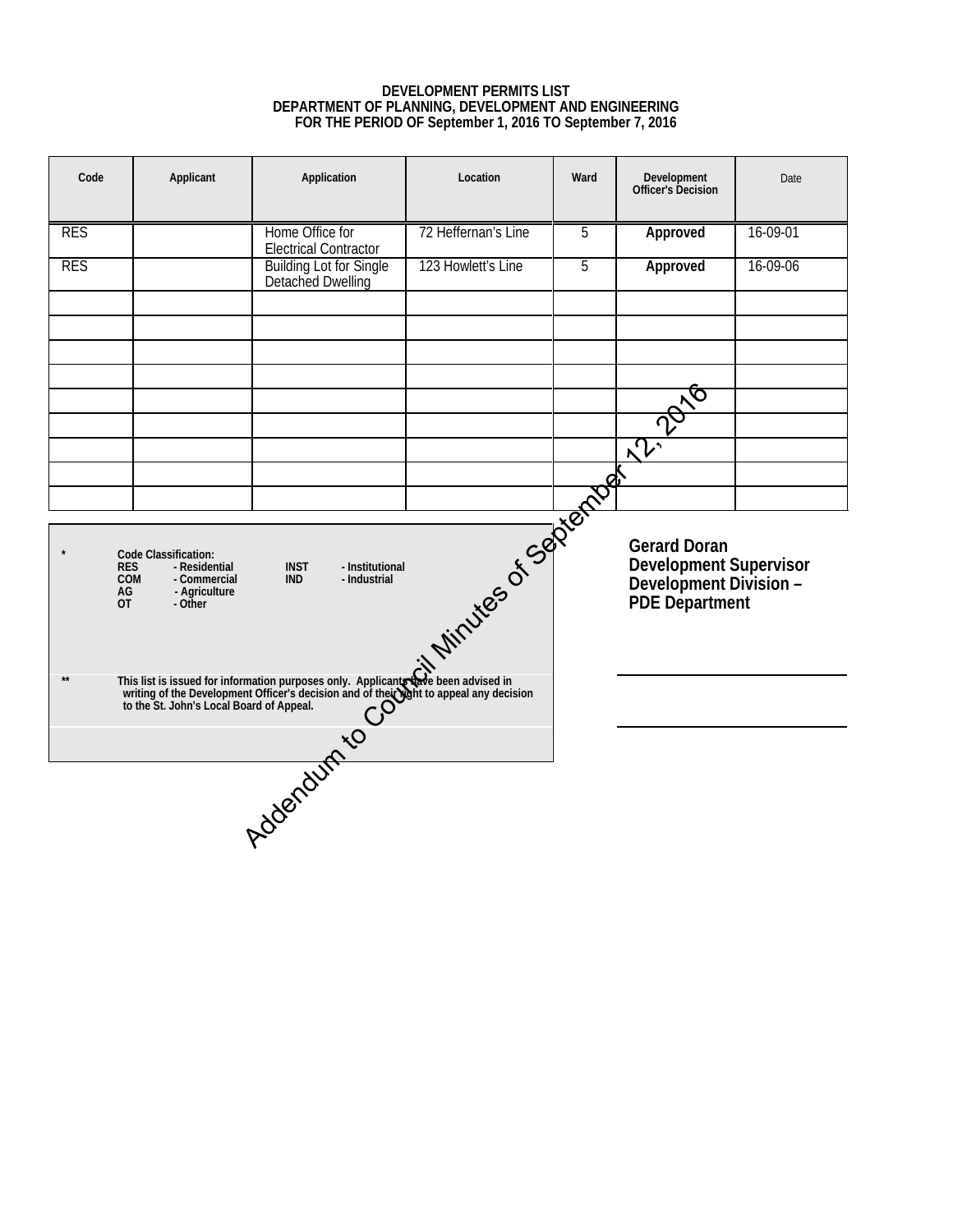# <span id="page-7-0"></span>**Building Permits List Council's September 12, 2016 Regular Meeting**

Permits Issued: 2016/09/01 To 2016/09/07

**Class: Commercial** 282 Torbay Rd Co Place Of Assembly 168 Water St Rn Mixed Use Trans Canada Hwy No Nc Accessory Building 308 Water Street- Freak Lunch Rn Retail Store This Week \$ 104,000.00 **Class: Industrial** This Week \$ .00 **Class: Government/Institutional** This Week \$ .00 **Class: Residential** 97 Cheeseman Dr  $Nc \sqrt{N}$ atio Deck 9 Cookstown Rd November 2016 51 Faulkner St New York 2015 Patio Deck 151 Green Acre Drive  $\mathcal{N}_{\text{NC}}$  Accessory Building 63 Jasper St  $\sim$  Nc Patio Deck 11 Lilac Cres, Lot 116 No Nc Single Detached Dwelling 13 Lilac Cres, Lot 117  $\lambda$  Nc Semi-Detached Dwelling 37 Mckay St  $\bigcap_{N \in \mathbb{N}}$  Nc Patio Deck Example 20 Note of the Single Detail of the Single Detail of the Single Detail of the Single Detail of the Single Deck Not Patio Deck Not Patio Deck Not Patio Deck Not Patio Deck Not Single Detail Detail Detail Details Det Nc Single Detached Dwelling 10 Pitcher's Path (1) Nc Accessory Building Nc Single Detached Dwelling 1 Ross Rd  $\sim$  Nc Accessory Building 42 Rotary Dr  $\mathbf{X}$   $\bullet$  Mc Fence Nc Accessory Building Nc Accessory Building 15 Solway Cres, Lot 343 Nc Single Detached & Sub.Apt 20 Stanford Pl Nc Single Detached Dwelling 8 Stephano St Nc Accessory Building 26 Tunis Crt Nc Patio Deck 26 Waterford Heights North Nc Single Detached Dwelling 10 Westmount Pl **No. 10 Westmount Pl** Nc Accessory Building 5 Henry Larsen St Cr Subsidiary Apartment 45 New Cove Rd Cr Subsidiary Apartment 35 Green Acre Dr Ex Single Detached & Sub.Apt 31 Griffin's Lane Ex Accessory Building 27 Belfast St  $\begin{array}{ccc} \text{Rn} & \text{Single Detailed & Sub.Ppt.} \end{array}$ 89 Brad Gushue Cres The Rn Single Detached Dwelling 9 Bradbury Pl Rn Mixed Use Class: Industrial Class: The Council Minutes of This Meek S<br>
Class: Government/Institutional COUNCIL This Week S<br>
Class: Residential COUNCIL This Week S<br>
Class: Residential COUNCIL This Week S<br>
This Week S<br>
Class: Residen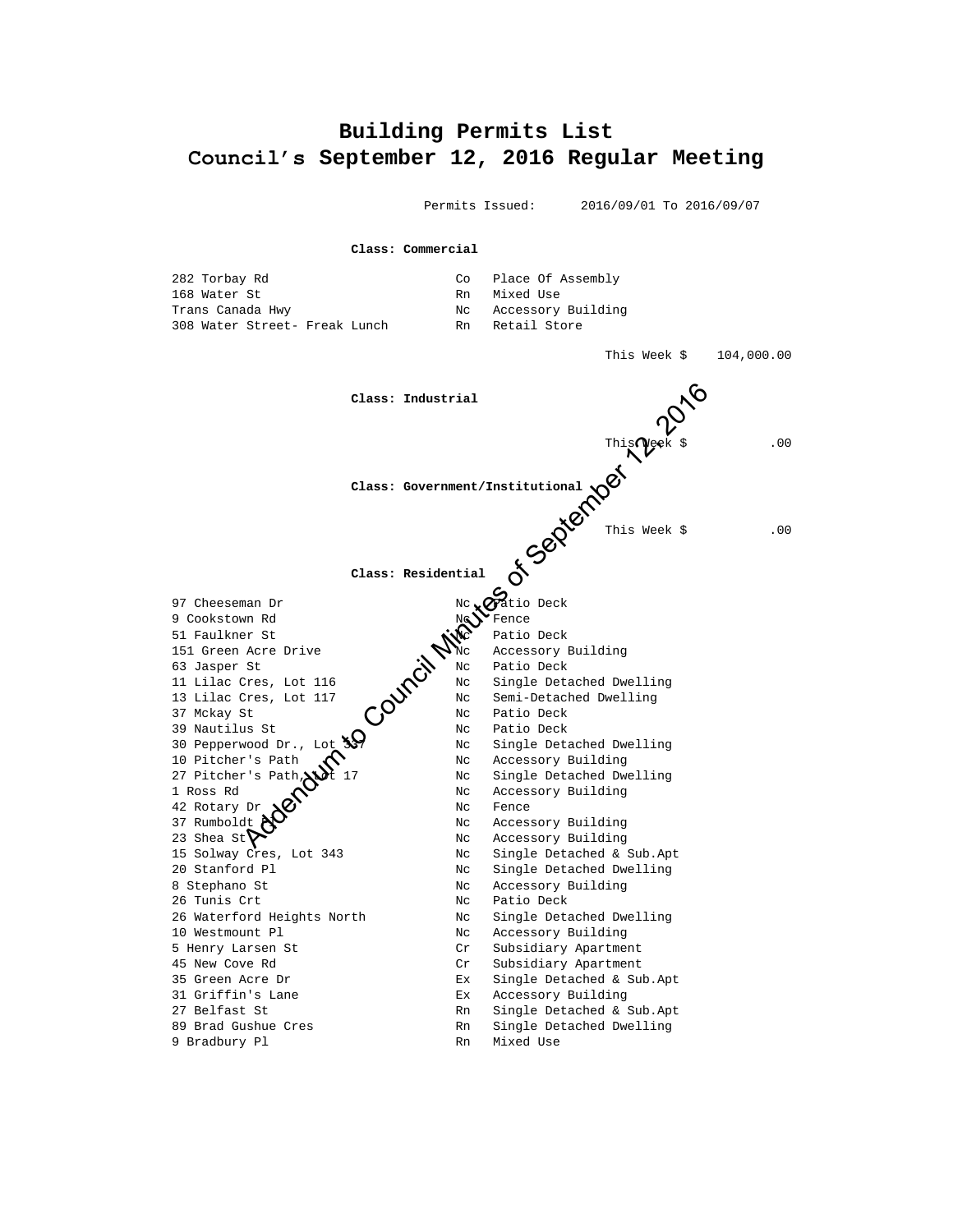| 142 Castle Bridge Dr | Rn | Single Detached Dwelling  |
|----------------------|----|---------------------------|
| 7 Honeygold Pl       | Rn | Single Detached Dwelling  |
| 37 Mckay St          | Rn | Single Detached & Sub.Apt |
| 32 Poplar Ave        | Rn | Patio Deck                |
| 590 Water St         | Rn | Single Detached Dwelling  |
| 6 York St            | Rn | Single Detached Dwelling  |
| 5 Brigus Place       | Sw | Single Detached Dwelling  |
| 10 Lismore Pl        | Sw | Single Detached Dwelling  |
| 455 Newfoundland Dr  | Sw | Single Detached Dwelling  |

This Week \$ 2,316,450.00



810 Southside road - your applix  $\Theta$ ion for an accessory building has been rejected as per section 8.3.6 of the 1994 St. John's development regulations.

11 Rankin street - your application for an extension has been rejected as per section  $10.5.3(6)$ (e) of the 1994 St. John $\mathbb S$  development regulations.

93 airport road -  $\gamma$ o $\alpha$  application for a billboard sign has been rejected as per section 23(3) of the St. John's by- $\mathbf{M}$  (billboards are prohibited on roadways and highways where the posted speed limit is 70kph or greater).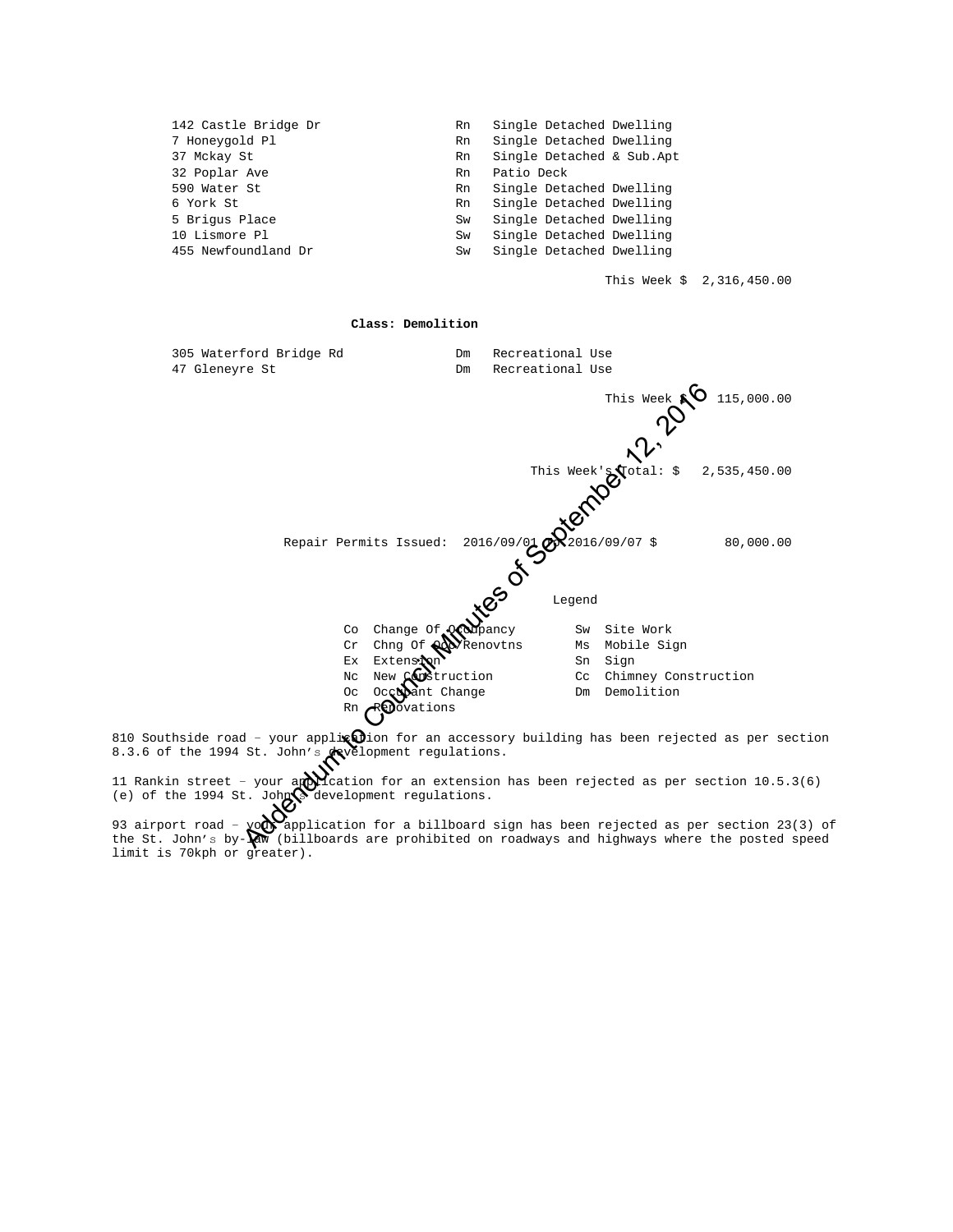|                                                                                                                                                                  | Year To Date Comparisons |                  |                    |  |  |  |  |  |
|------------------------------------------------------------------------------------------------------------------------------------------------------------------|--------------------------|------------------|--------------------|--|--|--|--|--|
| September 12, 2016                                                                                                                                               |                          |                  |                    |  |  |  |  |  |
|                                                                                                                                                                  |                          |                  |                    |  |  |  |  |  |
| TYPE                                                                                                                                                             | 2015                     | 2016             | % VARIANCE $(+/-)$ |  |  |  |  |  |
| Commercial                                                                                                                                                       | \$108,833,000.00         | \$99,455,000.00  | $-9$               |  |  |  |  |  |
| Industrial                                                                                                                                                       | \$0.00                   | \$0.00           | $\mathsf{O}$       |  |  |  |  |  |
| Government/Institutional                                                                                                                                         | \$10,522,000.00          | \$6,000,000.00   | $-43$              |  |  |  |  |  |
| Residential                                                                                                                                                      | \$61,062,000.00          | \$51,928,000.00  | $-15$              |  |  |  |  |  |
| Repairs                                                                                                                                                          | \$2,942,000.00           | \$3,340,000.00   | 14                 |  |  |  |  |  |
| Housing Units (1 & 2 Family Dwelling)                                                                                                                            | 156                      | LG<br>163        |                    |  |  |  |  |  |
| <b>TOTAL</b>                                                                                                                                                     | \$183,359,000.00         | \$160,723,000,00 | $-12$              |  |  |  |  |  |
| Addentum to Council Minutes of September<br>Respectfully Submitted,<br>Jason Sinyard, P. Eng., MBA<br>Deputy City Manger<br>Planning & Development & Engineering |                          |                  |                    |  |  |  |  |  |